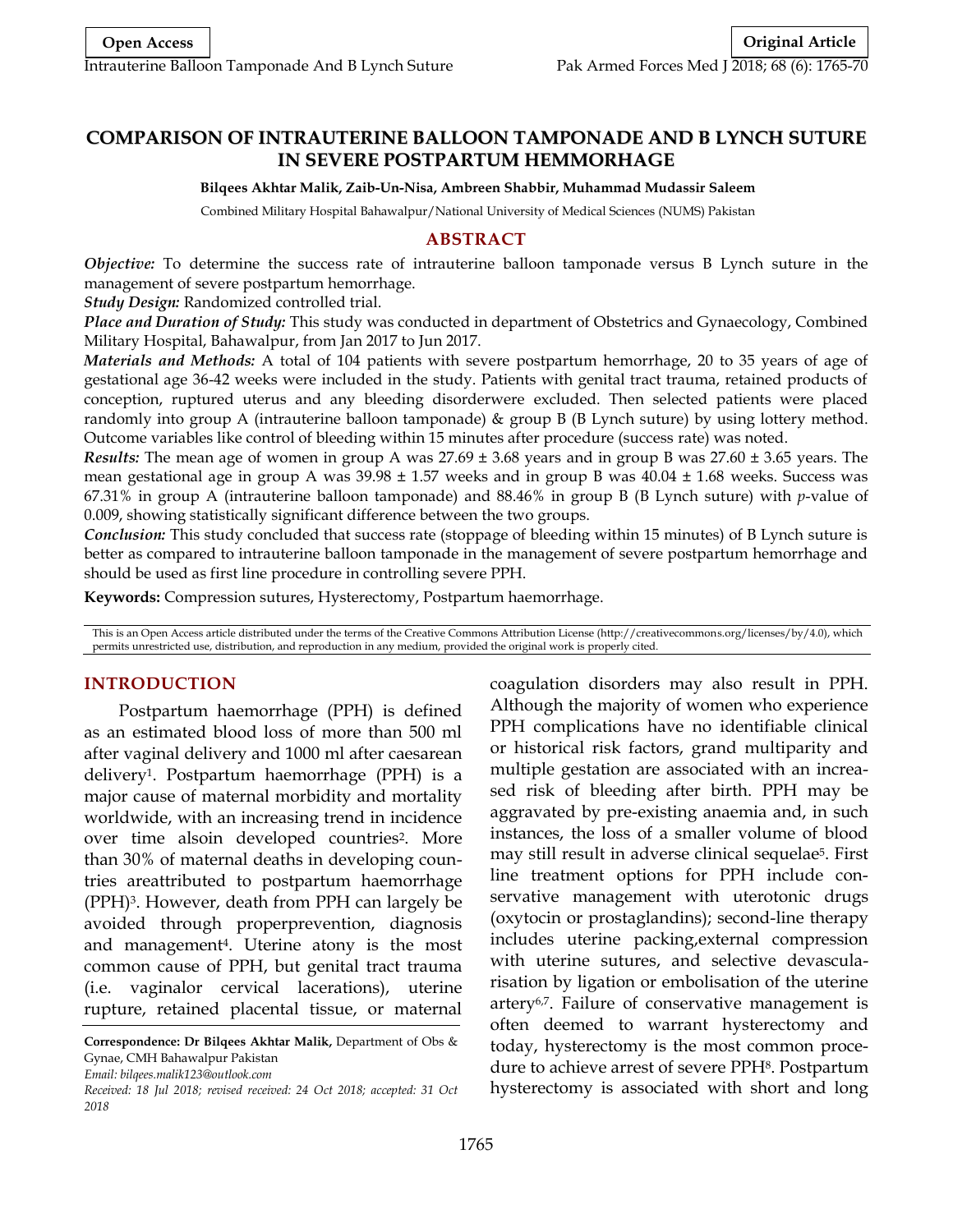term complication ssuch as blood loss, injury of other organs, impaired wound healing, infection, and loss of fertility9. In order to avoid hysterectomy and its complications, alternative procedures such as uterine compression sutures (B Lynch sutures)<sup>9,10</sup> or intrauterine balloon tamponade3,7 have gained popularity. All intrauterine balloon catheters were initially designed to stop bleeding from sites other than the uterus. However, case reports and cases series have been published where these catheters have been used successfully in management of PPH3,7. Diemert *et al*<sup>9</sup> has shown its success upto 60% of cases. As postpartum haemorrhage is a lethal complication of delivery and is associated with high maternal mortality and morbidity, so the purpose of this study was to compare the success rate of intrauterine balloon tamponade and B Lynch suture for management of severe postpartum hemorrhage in local population. So, on the basis of this study results, these particular patients could be provided with a technique which was associated with higher success rate in order to reduce maternal morbidity and mortality due to severe postpartum hemorrhage. Moreover, hysterectomy could be avoided in these patients and some practical recommendations could be made in our routine practice guidelines for managing severe postpartum haemorrhage by fertility preserving method.

## **MATERIAL AND METHODS**

This randomized controlled trial study was conducted at the department of Obstetrics and Gynaecology, Combined Military Hospital, Bahawalpur from 1st Jan 2017 to 30th Jun 2017. Sample size was calculated by using WHO sample size calculator by keeping the confidence interval of 90%, absolute precision required (d) 0.10, anticipated population proportion (p1) 0.609 and anticipated population proportion (p2) 0.909, thus the calculated sample size was 104 patients (52 patients in each groups). Total 104 patients with severe postpartum haemmorhage (PPH) having age 20-35 years, parity 2-5 and gestational age 36-42 weeks were selected by non-probability consecutive sampling. Patients with genital tract trauma, patients with retained products of conception, patients with ruptured uterus, patients with perineal trauma, patients with history of any bleeding disorder, patients on heparin/warfarin and patients with successful medical treatment were excluded from the study. An approval was taken from the institutional review committee and written informed consent was taken from every patient. Severe postpartum haemmorhage (PPH) was defined as Blood loss after vaginal delivery >1000 mL or after cesarean section >1500 mL that was measured by collection of immediate blood loss in the kidney tray having capacity of 500 ml and later on was used 3×11×1 inches sized pads. Completely saturated pad holds 80 ml of blood and 50% saturated pad holds 25 ml blood, a peripartum decline in hemoglobin of 4 g/dl or more from baseline and required acute transfusion of at least 3 or more blood pints was considered as severe PPH. All the selected patients were randomly divided into two equal groups i.e. group A & group B by lottery method. Base line investigations like complete blood count, random blood sugar, urine complete examination, renal functions tests and ECG (where needed) were done in every patient on admission. In the group A patients, intrauterine balloon tamponade was applied by inserting 4 Foleys catheter of No. 24 Fr size, through the cervix into the uterine cavity, having an average balloon capacity of 80-100 ml. Warm saline was instilled into the balloons creating a total volume of 320-400 ml of fluid. While in group B patients, B Lynch suture was applied with patient in the lithotomy position for access to the vagina. The abdomen was opened by Pfannenstiel incision or, if the patient has had a cesarean section after which she bled, the same incision was re-opened. First, bimanual compression was applied and at the same time, the vagina was swabbed out by an assistant to confirm adequate control of bleeding. The two lengths of suture were pulled tight, assisted by bi-manual compression to minimize trauma and to achieve or aid compression. The suture was more or less vertical and lying about 4 cm from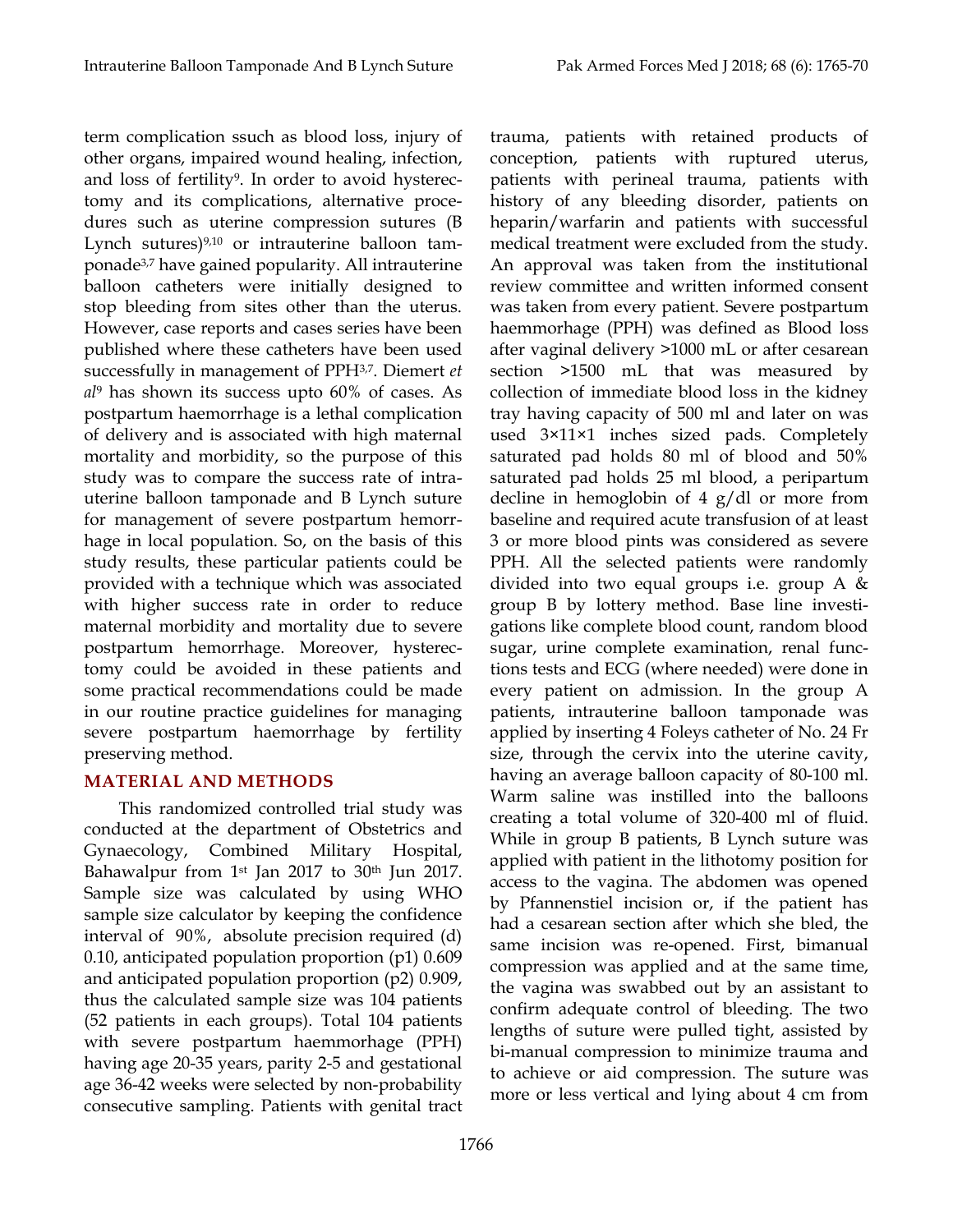the cornua. The procedure was considered successful, if the bleeding was stopped within 15 minutes after the procedure. If the bleeding was not ceased within 15 minutes after procedure, we performed hysterectomy and procedure was declared unsuccessful. This all data was recorded on a predesigned proforma which contained two parts i.e. part 1st contained the patients bio data while part 2nd contained the study variables. All the data was entered and analyzed by using SPSS version 16.0. The quantitative variables like age were presented as mean and standard deviation. The qualitative variables like parity and success of intrauterine balloon tamponade and B Lynch suture (yes/no) were presented as frequency and percentage. Chi square was used to compare the

weeks and in group B was  $40.04 \pm 1.68$  weeks. The mean parity in group A was  $3.40 \pm 0.98$  and in group B was  $3.37 \pm 1.01$ . There was stoppage of bleeding within 15 minutes in 35 (67.31%) patients of group A (intrauterine balloon tamponade) while in 46 (88.46%) patients of group B (B Lynch suture). Significantly higher success rate was observed in group B as compared to group A with *p*-value 0.009 (table-I). All the selected patients were divided into three age groups i.e. age group 20-25 years, age group 26-30 years and age group 31-35 years. Total 13 (25%) patients of group A 13 (25%) patients of group B belonged to age group 20-25 years. Success rate of treatment was noted in 10 (76.92%) patients of group A and 12 (92.31%) patients of group B. Statistically

|                                                                                                                                                                                                                                                                 |                                |                  | <b>Success</b>  | $p$ -value     |                  |             |                 |
|-----------------------------------------------------------------------------------------------------------------------------------------------------------------------------------------------------------------------------------------------------------------|--------------------------------|------------------|-----------------|----------------|------------------|-------------|-----------------|
| Table-I: Comparison of success between both groups (n=104).<br>Group<br>A<br>B<br>Table-II: Stratification of age groups with respect to success.<br>Age<br>groups<br>(years)<br><b>Yes</b><br>10<br>$20 - 25$<br>$(76.92\%)$<br>19<br>$26 - 30$<br>$(67.86\%)$ | Yes $\left(\frac{0}{0}\right)$ |                  | $No(^{0}/_{0})$ |                |                  |             |                 |
|                                                                                                                                                                                                                                                                 |                                | 35 (67.31%)      |                 | 17 (32.69%)    |                  | 0.009       |                 |
|                                                                                                                                                                                                                                                                 |                                | 46 (88.46%)      |                 | $6(11.54\%)$   |                  |             |                 |
|                                                                                                                                                                                                                                                                 |                                |                  |                 |                |                  |             |                 |
|                                                                                                                                                                                                                                                                 |                                | Group A $(n=52)$ |                 |                | Group B $(n=52)$ |             |                 |
|                                                                                                                                                                                                                                                                 | <b>Success</b>                 |                  | <b>Total</b>    | <b>Success</b> |                  | Total       | <i>p</i> -value |
|                                                                                                                                                                                                                                                                 |                                | N <sub>0</sub>   |                 | Yes            | N <sub>0</sub>   |             |                 |
|                                                                                                                                                                                                                                                                 |                                | 03               | 13              | 12             | 01               | 13          | 0.59            |
|                                                                                                                                                                                                                                                                 |                                | $(23.08\%)$      | (25%)           | $(92.31\%)$    | $(7.69\%)$       | (25%)       |                 |
|                                                                                                                                                                                                                                                                 |                                | 09               | 28              | 23             | 04               | 27          | 0.130           |
|                                                                                                                                                                                                                                                                 |                                | $(32.14\%)$      | (53.85%)        | $(85.19\%)$    | $(14.81\%)$      | $(51.92\%)$ |                 |
| 31-35                                                                                                                                                                                                                                                           | 06                             | 05               | 11              | 11             | 01               | 12          | 0.043           |
|                                                                                                                                                                                                                                                                 | $(54.55\%)$                    | $(45.45\%)$      | (21.15%)        | (91.67%)       | $(08.33\%)$      | $(23.08\%)$ |                 |

**Table-I: Comparison of success between both groups (n=104)**.

success rate of both groups and *p*-value ≤0.05 was considered as significant. Effect modifiers like age, parity and gestational age were controlled through stratification and post-stratification chi square was applied to see their effect on outcome. A *p*-value ≤0.05 was considered as significant.

# **RESULTS**

Age range in this study was from 20 to 35 years with mean age of 27.64 ± 3.65 years. The mean age of women in group A was  $27.69 \pm 3.68$ years and in group B was  $27.60 \pm 3.65$  years. Gestational age was from 36 to 42 weeks with mean gestational age of  $40.01 \pm 1.62$  weeks. The mean gestational age in group A was  $39.98 \pm 1.57$ 

insignificant (*p*=0.59) difference of success rate between both group was noted. Out of 28 (53.85%) patients of group A and 27 (51.92%) patients of group B, success of treatment was noted in 19 (67.86%) and 23 (85.19%) patients of both groups respectively, but the difference of success rate between both groups was statistically insignificant with *p*-value 0.130. In age group 31-35 years, out of 11 (21.15%) patients of group A and 12 (23.08%) patients of group B, success of treatment was noted in 6 (54.55%) patients and 11 (91.67%) patients, but the difference rate between the both groups was statistically significant with *p*-value 0.069 (table-II). Patients were divided into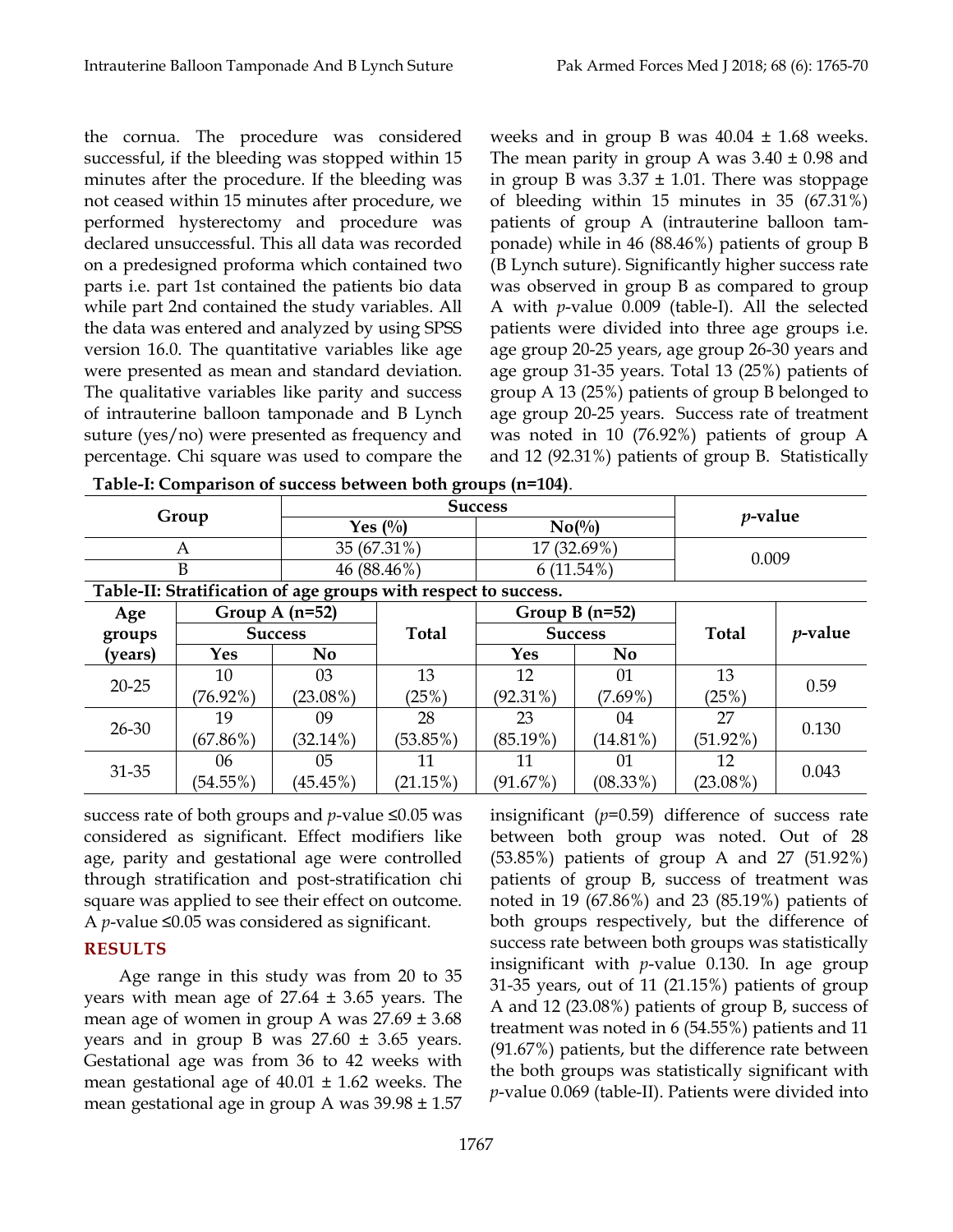three gestational age groups i.e. 36-38 weeks gestation, >38-40 weeks gestation and >40-42 weeks gestation. Nine (17.31%) patients of study group A and 10 (19.23%) patients of group B were found with 36-38 weeks gestation and success rate in group A and B was 8 (88.89%) and 10 (100%) respectively, but the difference of success rate between both groups was insignificant with *p*-value 0.47. Total 21 (40.38%) patients of study group A and 19 (36.54%) patients of study group B were found with >38-40 weeks gestation and and 5 was statistically insignificant and significant in para 4.

### **DISCUSSION**

The key to management of PPH is early identification and treatment. Massive postpartum hemorrhage is an emergency lifethreatening situation and an obstetrician's nightmare<sup>11</sup>. Optimal management of these patients require multi disciplinary input from obstetrician, anesthetists and hematologist. Modern obstetrics aim is uterine preser vation especially in case of

| Gestation      | Group A $(n=52)$ |                |                                                             | Group B $(n=52)$ |                | <b>Total</b> | $p$ -value |
|----------------|------------------|----------------|-------------------------------------------------------------|------------------|----------------|--------------|------------|
| al age         | <b>Success</b>   |                | <b>Total</b>                                                | <b>Success</b>   |                |              |            |
| (weeks)        | <b>Yes</b>       | N <sub>0</sub> |                                                             | <b>Yes</b>       | N <sub>0</sub> |              |            |
| 36-38          | 08               | 01             | 09                                                          | 10               | $\Omega$       | 10           | 0.279      |
|                | $(88.89\%)$      | $(11.11\%)$    | $(17.31\%)$                                                 | $(100.0\%)$      | $(0.0\%)$      | (19.23%)     |            |
| $>38-40$       | 15               | 06             | 21                                                          | 17               | 02             | 19           | 0.154      |
|                | $(71.43\%)$      | (28.57%)       | $(40.38\%)$                                                 | (89.47%)         | $(10.53\%)$    | $(36.54\%)$  |            |
| $>40-42$       | 12               | 10             | 22                                                          | 19               | 04             | 23           | 0.042      |
|                | (54.55%)         | (45.45%)       | $(42.31\%)$                                                 | $(82.61\%)$      | (17.39%)       | $(44.23\%)$  |            |
|                |                  |                | Table-IV: Stratification of parity with respect to success. |                  |                |              |            |
| Parity         | Group A $(n=52)$ |                | <b>Total</b>                                                | Group $B(n=52)$  |                | <b>Total</b> | $p$ -value |
|                | <b>Success</b>   |                |                                                             | <b>Success</b>   |                |              |            |
|                | <b>Yes</b>       | N <sub>0</sub> |                                                             | Yes              | <b>No</b>      |              |            |
| $\overline{2}$ | 09               | 01             | 10                                                          | 10               | 01             | 11           | 1.00       |
|                | $(90.00\%)$      | $(10.00\%)$    | (19.23%)                                                    | $(90.91\%)$      | $(9.09\%)$     | $(21.15\%)$  |            |
| 3              | 14               | 05             | 19                                                          | 18               | 02             | 20           | 0.215      |
|                | $(73.68\%)$      | $(26.32\%)$    | $(36.54\%)$                                                 | $(90.0\%)$       | $(10.0\%)$     | $(38.46\%)$  |            |
| $\overline{4}$ | 08               | 07             | 15                                                          | 11               | 01             | 12           | 0.04       |
|                | $(53.33\%)$      | (46.67%)       | (28.85%)                                                    | (91.67%)         | $(8.33\%)$     | $(23.08\%)$  |            |
| 5              | 04               | 04             | 08                                                          | 07               | 02             | 09           | 0.33       |
|                | $(50.00\%)$      | $(50.00\%)$    | $(15.38\%)$                                                 | (77.78%)         | (22.22%)       | $(17.31\%)$  |            |

success rate was noted in 15 (71.43%) and 17 (89.47%) patients of group A and B. Difference of success rate between both groups was statistically insignificant with *p*-value 0.24. Success of treatment was noted in 12 (54.55%) and 19 (82.61%) patients of group A and B who belonged to >40-42 weeks gestation group. The difference of success rate between the both groups was statistically significant with *p*-value 0.042 (table-III). As shown in table-IV, difference of success rate between study group A and B for para 2, 3

low parity<sup>12</sup>. Recently several techniques have been tried to avoid hysterectomy, when uterotonic drugs fail to control massive postpartum hemorrhage. These include surgical compression sutures like B-lynch brace sutures, Hayman suture and balloon tamponade with an intrauterine catheter with good results13. This randomized controlled study compared the success rate (in terms of cessation of bleeding and avoiding hysterectomy) of intrauterine balloon tamponade versus B Lynch suture in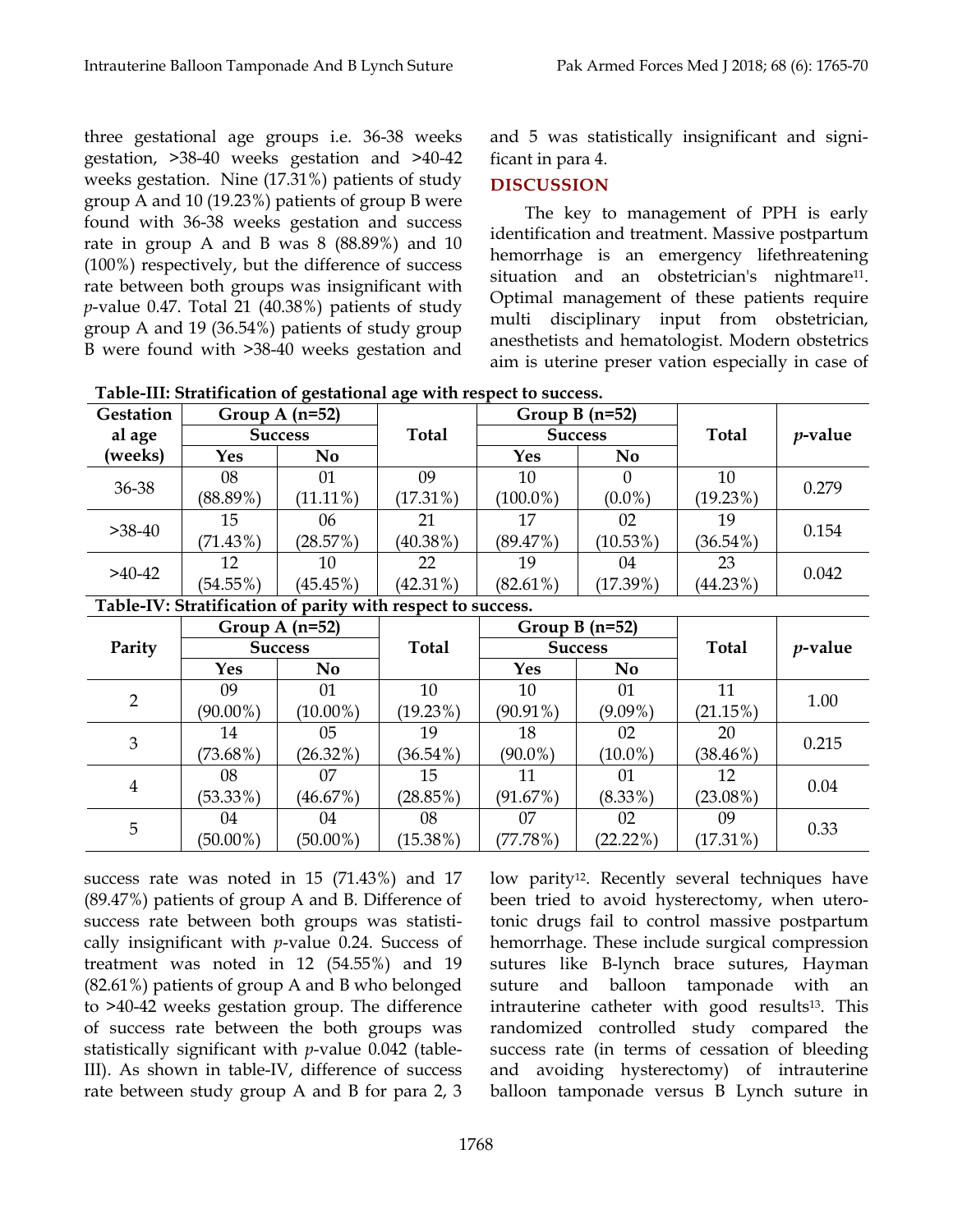management of severe postpartum haemorrhage. Mean age of patients in our study was 27.64 ± 3.65 years. The mean age of women in intrauterine balloon tamponade group was 27.69 ± 3.68 years and in B Lynch suture group was 27.60 ± 3.65 years. Majority of the patients 55 (56.30%) were between 26 to 30 years of age. These results were much comparable with study of Yaqub *et al*<sup>14</sup> who had found a mean age of 27 years with majority of patients between 26 to 30 years of age. Khamaiseh *et al*<sup>15</sup> in his study had also found the mean age of 28 years in PPH patients. On the other hand, Ferrazzani *et al*<sup>16</sup> in their study had found much larger mean age i.e. 36 years with majority of patients were >31 years of age. These findings contradict our results. The mean gestational age in our study was  $40.01 \pm 1.62$ weeks with majority of the patients 45 (43.27%) were >40 to 42 weeks of gestation. This shows that risk of postpartum hemorrhage increases in patients with larger gestational age. These results were also coincides with findings of Yaqub *et al*<sup>15</sup> and Tirumuru *et al*17. In our study, there was stopp age of bleeding within 15 minutes in 35 (67.31%) patients in intrauterine balloon tamponade group while in B Lynch suture group, it was seen in 46 (88.46%) patients. So, success was 67.31% in intrauterine balloon tamponade group and 88.46% in B Lynch suture group with *p*-value of 0.009 which is statistically significant. Baskett *et al*<sup>18</sup> in a case series of 28 patients of PPH had found the success rate of 82% in avoiding hysterectomy and controlling bleeding. Similarly, Wohlmuth *et al*<sup>19</sup> in another cases series reported this success rate of 77%. Diemert *et al*<sup>9</sup> in his study reported success rate of 60% in patients treated with the balloon alone and 90% with the balloon and the B-Lynch suture. This success rate found for B-Lynch compression sutures alone to prevent hysterectomy was 66%, and in conjunction with other surgical procedures was 74% by Victoria *et al*20. This success rate was much lower as compared to our study but very high success rates with compression sutures, usually in the range of 90% to 100%, have been reported in many studies<sup>21</sup>. In one study by

Palacios-Jaraquemada et al<sup>22</sup> success rate found with B-Lynch suture was 94%. Neelam *et al*<sup>23</sup> found this success rate of B Lynch suture in postpartum hemorrhage as 83%. In a case series done in Pakistan, success rate of B Lynch suture in controlling PPH was found to be very high i.e. 97.78%24.

### **CONCLUSION**

This study concluded that success rate of B Lynch suture (88.46%) is higher for management of severe postpartum hemorrhage as compared to intrauterine balloon tamponade (67.31%). So, we recommend that B Lynch suture technique should be used as prime technique in these particular patients in order to reduce maternal morbidity and mortality due to severe postpartum hemorrhage. Moreover, hysterectomy could be avoided in these patients and this technique should be used routinely in our general practice for managing severe postpartum haemorrhage by fertility preserving method.

### **CONFLICT OF INTEREST**

This study has no conflict of interest to declare by any author.

### **REFERENCES**

- 1. Sam O, Florence M, Julius W, Oona MRC. Incidence and risk factors for postpartum hemorrhage in Uganda. Reprod Health 2016; 13: 38.
- 2. Scott AH, Eunjung L, Krupa RG, Jill M, Kazuma N. Racial-ethnic Disparities in Postpartum Hemorrhage in Native Hawaiians, Pacific Islanders, and Asians. Hawaii J Med Public Health 2017; 76(5): 128–32.
- 3. Kerr R, Eckert LO, Winikoff B, Durocher J, Mehe Sr, Fawcus C etal. Postpartumhaemorrhage: Case definition and guidelines for data collection, analysis, and presentation of immunization safety data. Vaccine 2016; 34(49): 6102–09.
- 4. RaghavanS, Geller S, Miller S, Goudar SS, AngerH,Yadavannavar MC, et al. Misoprostol for primary versus secondary prevention of postpartum haemorrhage: a cluster‐ randomised non inferiority community trial. BJOG 2016; 123(1): 120–27.
- 5. Briley A, Seed PT, Tydeman G, BallardH, Waterstone M, SandallJ, et al. Reporting errors, incidence and risk factors for postpartum haemorrhage and progression to severe PPH: a prospective observational study. BJOG 2014; 121(7): 876–88.
- 6. Nizam K, Haider G. Role of uterovaginal packing in postpartum hemorrhage. J LiaquatUni Med Health Sci 2010; 9(1): 27-9.
- 7. Natarajan A, Pendleton AA, Nelson BD, Oguttu RAM, DuloL. Provider experiences with improvised uterine balloon tamponade for the management of uncontrolled postpartum hemorrhage in Kenya. Int J Gynaecol Obstet 2016; 135(2): 210–13.
- 8. Desai S, Campbell OMR, Sinha T, Mahal A, Cousens S. Incidence and determinants of hysterectomy in a low-income setting in Gujarat, India. Health Policy Plan 2017; 32(1): 68–78.
- 9. Diemert A, Ortmeyer G, Hollwitz B, Lotz M, Somville T, Glosemeyer P, et al. The combination of intrauterine balloon tamponade and